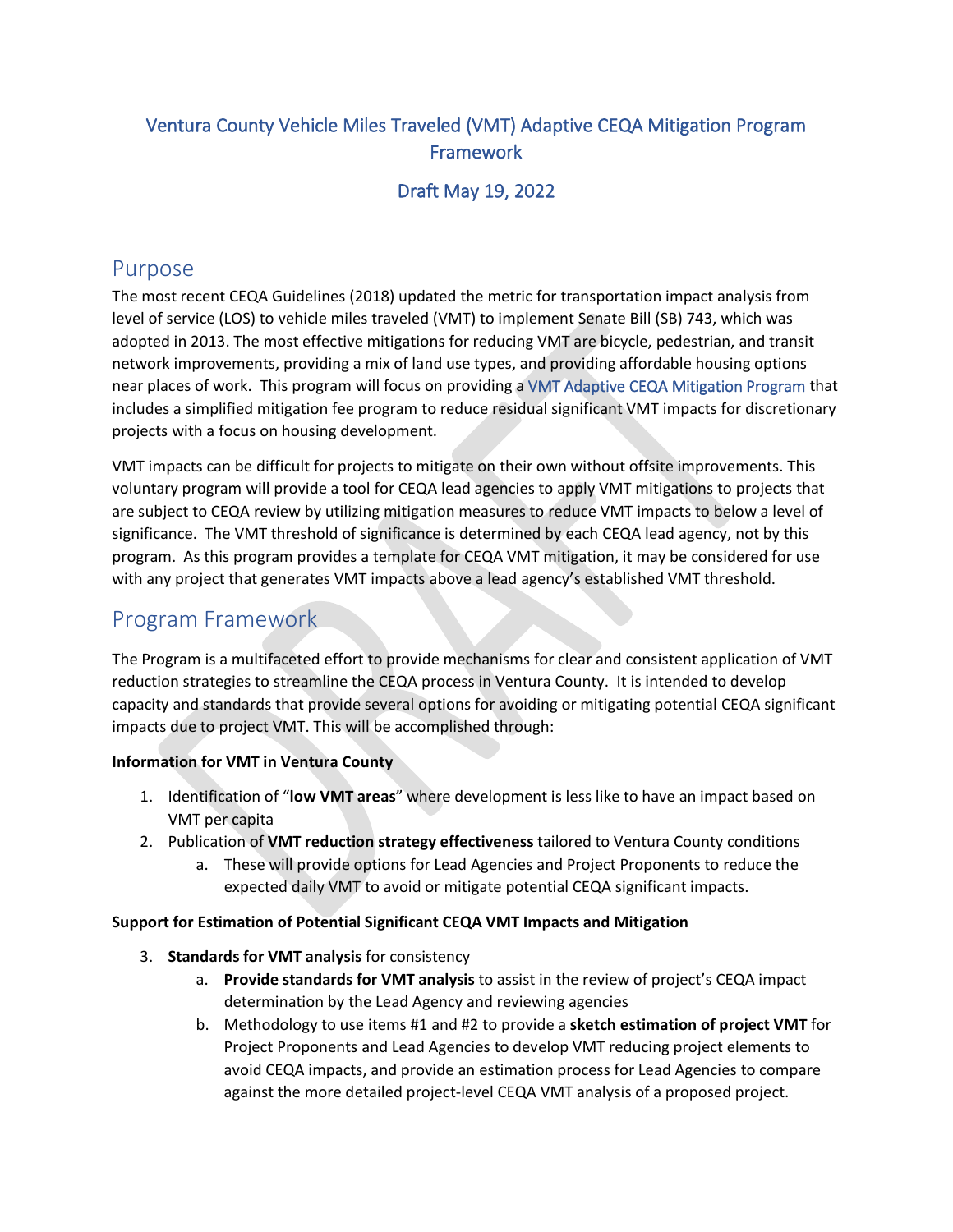- 4. If a significant VMT impact is identified and mitigation is required, **provide potential VMT Reduction Strategies** (same as #1, except instead of a project element it would be mitigation)
	- a. Onsite Mitigation
	- b. Offsite Mitigation
		- i. Fully fund an offsite VMT reduction action
		- ii. **Fair share cost estimate** of VMT reduction: a mitigation \$ per daily VMT reduced to be used for:
			- 1. Specific project identified by Lead Agency
			- 2. Mitigation program of a Lead Agency for future to-be-identified projects
			- 3. Participation in a "regional" project by committing funds to a project by a different lead agency or VCTC
				- a. VCTC would need to create a **VMT reduction account** which could be used to match state and federal grants
- 5. Information will be Communicated through the **VCTC website**
	- a. Ventura County Transportation Model Information (currently in place)
		- i. Documentation
		- ii. Process for Obtaining Data
		- iii. Modeled VMT and Low VMT areas (#1 on previous page)
		- iv. Daily Origin-Destination Map
		- v. Volume Over Capacity Map
	- b. VMT reduction strategy effectiveness (#2 on previous page)
	- c. VMT analysis methodology recommendation (#3 on previous page)
		- i. How to estimate VMT
		- ii. How to apply VMT reduction strategies
		- iii. Contacts for CEQA lead agencies
	- d. Background Information and Substantial Evidence
		- i. Program Requirements (Based on CEQA Guidelines, AB 1600)
			- 1. Additionality
			- 2. Nexus
			- 3. Mitigation Monitoring

# Frequently Asked Questions

1. Is this a mandatory fee program?

**No, rather than a prescriptive or mandatory program, the voluntary program establishes guidelines and a structure to allow for funding participation in effective VMT reduction strategies to avoid and mitigate potential CEQA VMT impacts. It is a toolbox for the CEQA lead agencies of Ventura County to streamline the CEQA process for housing projects and other types of projects. While a single countywide mitigation bank was explored (akin to a wetlands bank or the Ventura County Air Pollution Control District's Off-Site Transportation Demand Management program), several logistical and legal issues would need to be overcome to enact a "simple" singular fee per VMT to pay for VMT-reducing projects through a countywide program.**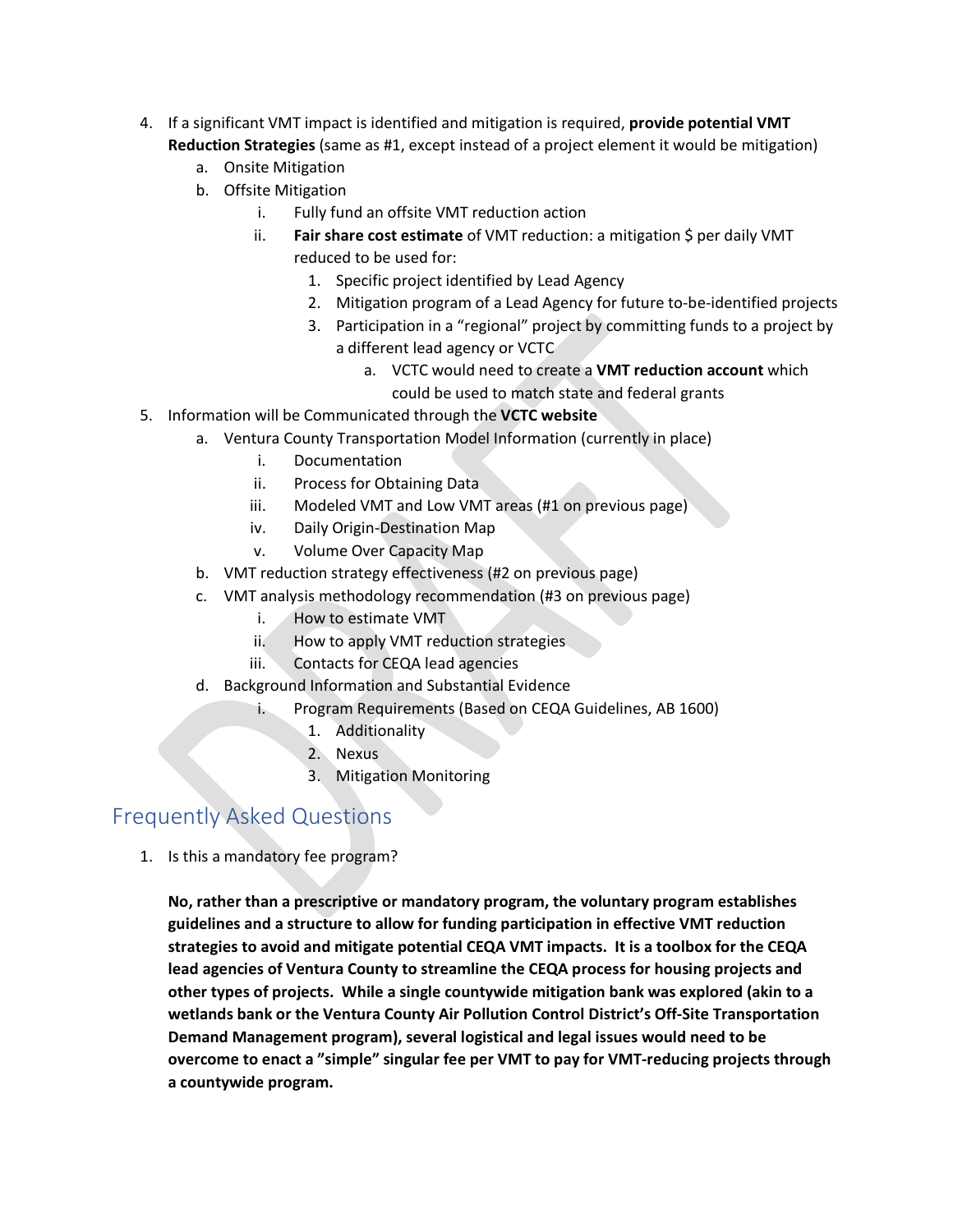2. How is VCTC regional and VMT program methodology going to integrate with the VMT methodology implemented (or planned to be implemented) in various Ventura County cities?

**The program is intended to compliment CEQA lead agencies processes (cities, Ventura County, special districts) and not to supersede any authority or methodology of an individual agency. The CEQA lead agencies have the statutory authority to analyze and make determinations on potential significant impacts, identification of mitigation measures, and mitigation monitoring.** 

3. What is the anticipated timing for the VMT mitigation program?

**The program is intended to be released in Summer 2022, and the consultant team will be available to work with lead agencies through February 2023.** 

4. Will there be a list of VMT mitigation projects for review and evaluation by lead agencies?

**No, the program will identify the types of project components and features that can reduce VMT (and their expected effectiveness in doing so) and a fair share cost estimate. The lead agency has the statutory authority and discretion to direct mitigation funds and to monitor the mitigation implementation. A lead agency could choose to participate in a regional or multijurisdictional project by directing VMT mitigation fees to another lead agency or VCTC. This could be an opportunity to leverage local funds as match for state or federal grants.** 

5. Is the program only focused on residential land uses?

**This program is focused on CEQA streamlining of housing development, so the analysis and substantial evidence is based on housing development. However, in our project development team meetings with lead agencies, it was requested the VMT reduction strategies include those for all types of land uses, and the methodologies and tools can be used for all types of land uses and programs and plans. The VCTM includes information on residential and employment land uses.** 

6. What is the relevance, timing, and nexus associated with the VMT program and AB 1600 process?

**The program is a standardized VMT process with tools for lead agencies and applicants to develop projects that avoid potential significant CEQA VMT impacts if the project is subject to CEQA review. We will be following requirements included in the CEQA Guidelines, AB 1600, and other state policies and court decisions to ensure the program would be consistent with CEQA mitigation practice and will evolve to meet future needs in the County under the direction of VCTC and partner agencies.**